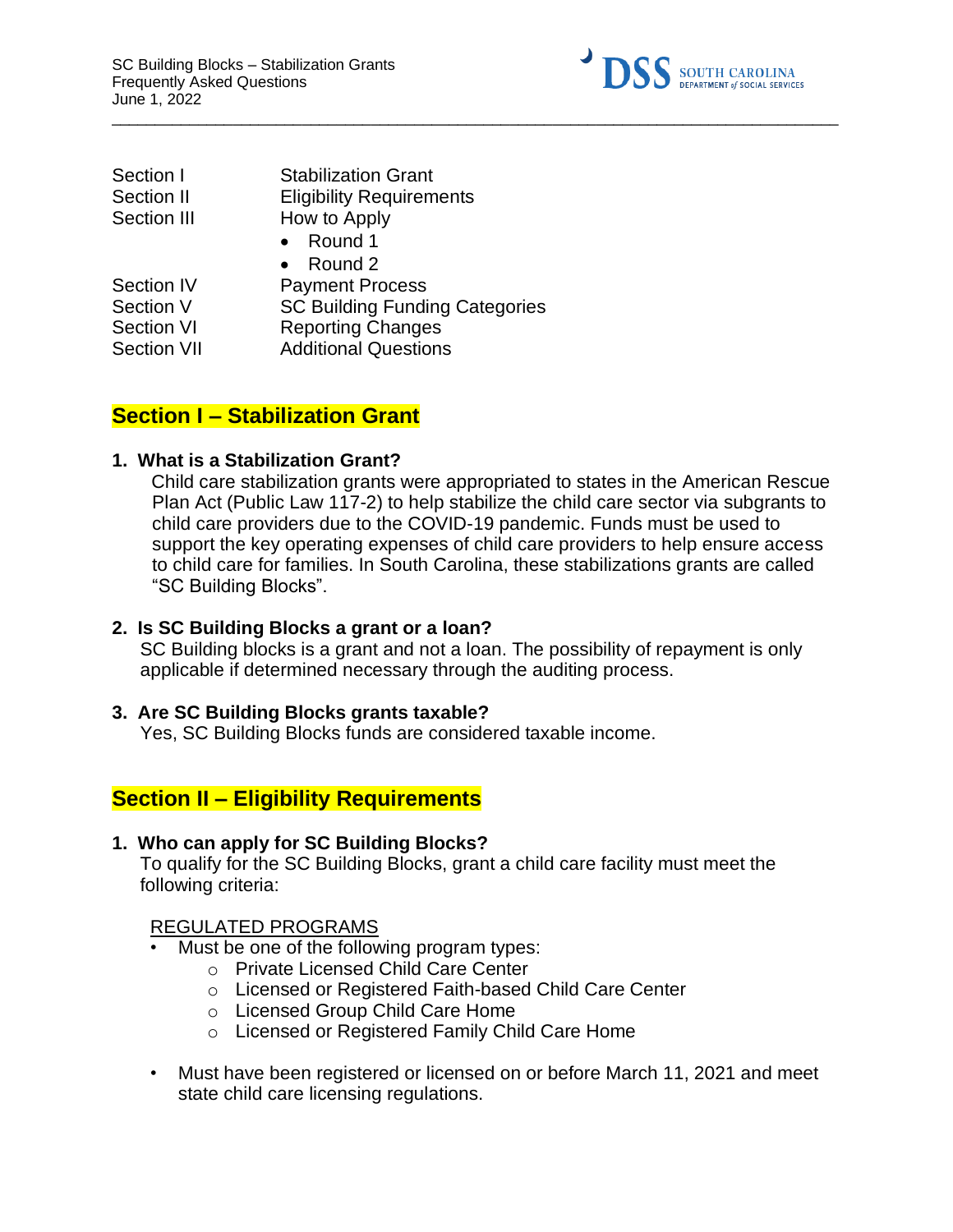

• Must be open, have children enrolled, and able to provide care for children or temporarily closed due to a public health emergency, financial hardship, or other reason related to COVID-19.

 $\_$  ,  $\_$  ,  $\_$  ,  $\_$  ,  $\_$  ,  $\_$  ,  $\_$  ,  $\_$  ,  $\_$  ,  $\_$  ,  $\_$  ,  $\_$  ,  $\_$  ,  $\_$  ,  $\_$  ,  $\_$  ,  $\_$  ,  $\_$  ,  $\_$  ,  $\_$  ,  $\_$  ,  $\_$  ,  $\_$  ,  $\_$  ,  $\_$  ,  $\_$  ,  $\_$  ,  $\_$  ,  $\_$  ,  $\_$  ,  $\_$  ,  $\_$  ,  $\_$  ,  $\_$  ,  $\_$  ,  $\_$  ,  $\_$  ,

NOTE: If regulated after March 11, 2021, the child care program must meet CCDF health and safety requirements, which would require the program be enrolled in ABC Quality.

### LICENSE-EXEMPT PROGRAMS

- License-exempt child care centers must meet CCDF health and safety requirements, which would require the program be enrolled in ABC Quality.
- Must be open, have children enrolled, and able to provide care for children or temporarily closed due to a public health emergency, financial hardship, or other reason related to COVID-19.
- **2. If my facility was registered or licensed after March 11, 2021, can I apply for the grant?**

Yes, you can apply if you become enrolled in the ABC Quality program and have a regular license. If you become enrolled in ABC Quality and have a provisional license, ABC Quality will issue you a 90-day agreement to give you time to obtain a regular license which will allow you to apply.

**3. Are programs that just opened able to apply for a SC Building Blocks grant, even though they were not open prior to the pandemic?** 

Yes, if a facility received a license or registration from DSS Child Care Licensing on or before March 11, 2021, or if the facility is currently participating in the ABC Quality program they may apply for the grant.

### **4. Does a program have to be in ABC Quality to be able to apply?**

If a facility has a license or registration from DSS Child Care Licensing, dated on or before March 11, 2021, then they do not have to participate in ABC Quality program to apply. If the program was regulated after March 11, 2021, the facility must be enrolled in ABC Quality.

### **5. Are license-exempt providers able to apply for this grant?**

Only license-exempt facilities that participate in ABC Quality meet the criteria to apply for the grant.

### **6. Are afterschool programs able to apply for a SC Building Blocks grant?**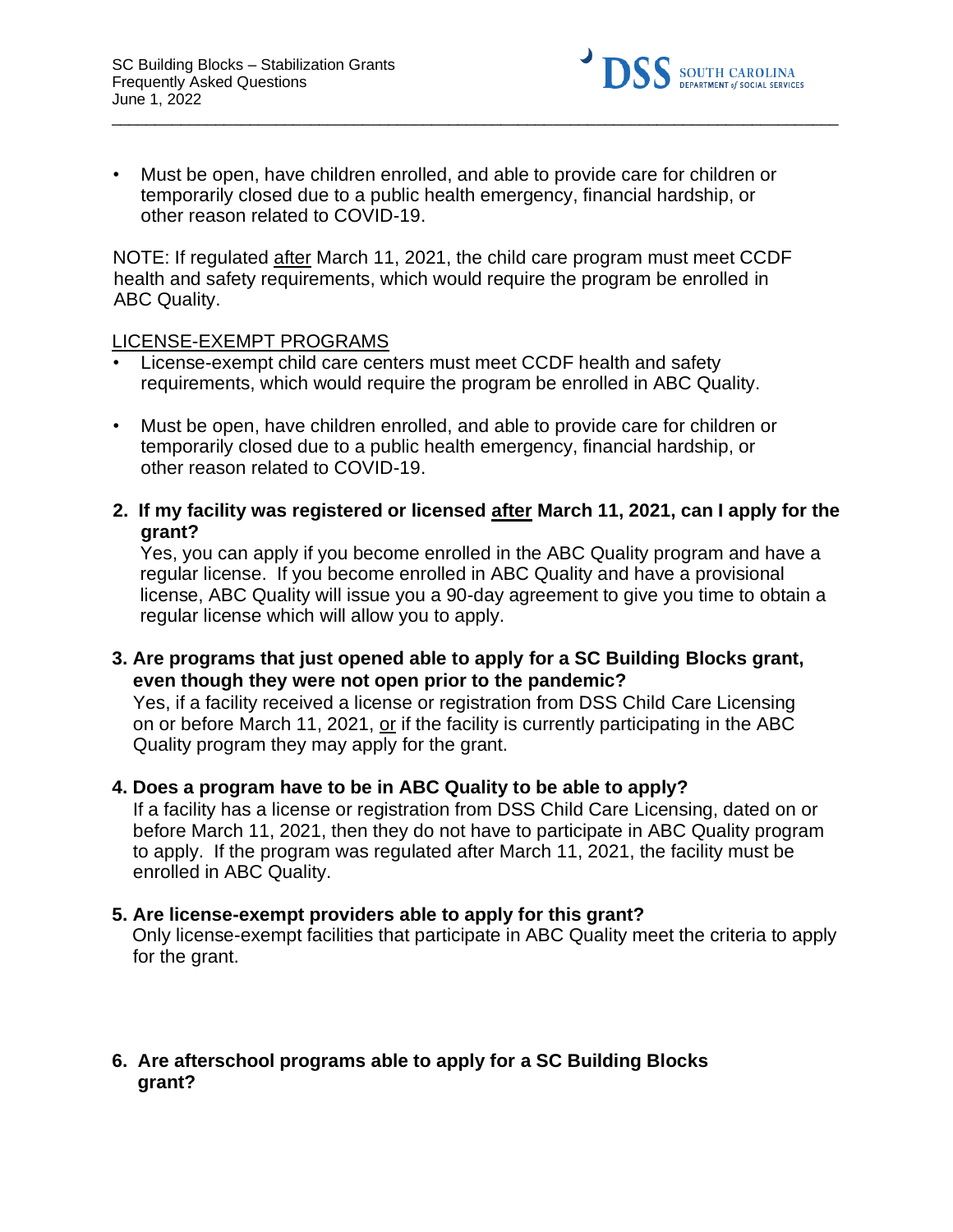

Only if the afterschool program meets the CCDF requirement by being enrolled in the ABC Quality program.

 $\_$  ,  $\_$  ,  $\_$  ,  $\_$  ,  $\_$  ,  $\_$  ,  $\_$  ,  $\_$  ,  $\_$  ,  $\_$  ,  $\_$  ,  $\_$  ,  $\_$  ,  $\_$  ,  $\_$  ,  $\_$  ,  $\_$  ,  $\_$  ,  $\_$  ,  $\_$  ,  $\_$  ,  $\_$  ,  $\_$  ,  $\_$  ,  $\_$  ,  $\_$  ,  $\_$  ,  $\_$  ,  $\_$  ,  $\_$  ,  $\_$  ,  $\_$  ,  $\_$  ,  $\_$  ,  $\_$  ,  $\_$  ,  $\_$  ,

- **7. If my ABC Quality level is in pending status, can I apply for the grant?** Yes.
- **8. If my facility is temporarily closed at this time can I still apply?**  If the facility is temporarily closed due to a public health emergency, financial hardship, or other reason related to COVID-19, then yes you may still apply. Closure reasons will be verified with DSS Child Care Licensing and/or ABC Quality.
- **9. What is the definition of temporarily closed due to a public health emergency, financial hardship, or other reason related to COVID- 19?**

Temporary closures should be brief in nature. A facility may have to close to allow cleaning and sanitation time due to an exposure to COVID-19.

**10. If my program is operating at full capacity, do I still qualify for the grant?** 

Yes, all facilities that meet the criteria can apply for the grant regardless of how many children are enrolled.

### **11. Who can apply for SC Building Blocks grant Round 2?**

To qualify for the SC Building Blocks Grant Round 2, a child care facility must have been approved for Round 1, continue to meet the criteria of Round 1, must be open, have children enrolled, and able to provide care for children.

# **Section III – How to Apply**

# **SC Building Blocks Grant Round 1**

**1. How do I apply for a SC Building Blocks Round 1 grant?**  To apply, visit our online application [here,](https://providerportal.dss.sc.gov/#/dece/provider-grants/building-blocks) or visit our website at [www.scchildcare.org](http://www.scchildcare.org/) [t](http://www.scchildcare.org/)o navigate to the application.

### **2. Is there a timeline to apply for Round 1 grant?**

Yes, round 1 SC Building Blocks Stabilization Grant is still available for eligible child care programs that have not applied. Remember programs regulated after March 11,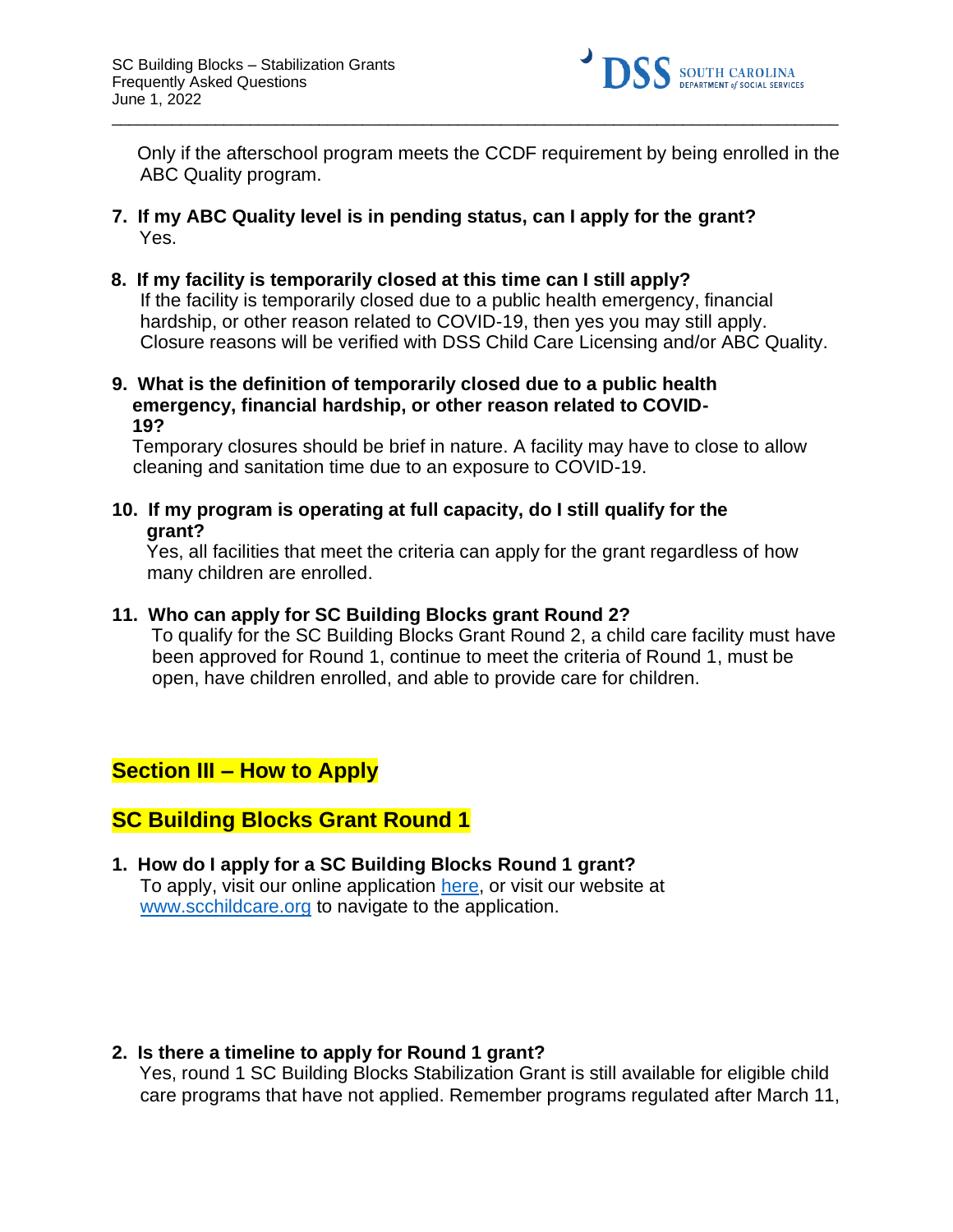

2021 must enrolled with ABC Quality to be eligible for the grant. Therefore, time needs to be allowed for this enrollment into ABC Quality and the application and approval of the grant.

 $\_$  ,  $\_$  ,  $\_$  ,  $\_$  ,  $\_$  ,  $\_$  ,  $\_$  ,  $\_$  ,  $\_$  ,  $\_$  ,  $\_$  ,  $\_$  ,  $\_$  ,  $\_$  ,  $\_$  ,  $\_$  ,  $\_$  ,  $\_$  ,  $\_$  ,  $\_$  ,  $\_$  ,  $\_$  ,  $\_$  ,  $\_$  ,  $\_$  ,  $\_$  ,  $\_$  ,  $\_$  ,  $\_$  ,  $\_$  ,  $\_$  ,  $\_$  ,  $\_$  ,  $\_$  ,  $\_$  ,  $\_$  ,  $\_$  ,

All grant applications must be **APPROVED** no later than September 30, 2022.

### **3. Is there a Spanish version of the application?**

Yes, at the top right corner of the online application you will see toggle switches. There is an **EN** button for English version and an **ES** button for Spanish.

**4. Will information from the DSS Child Care Licensing system automatically populate some of the fields on the application?** 

Yes. Information in this application is pulled directly from DSS systems. If any information, such as hours of operations or quality level, is not correct, please contact your Child Care Licensing Specialist or ABC Quality Assessor BEFORE submitting your application.

### **5. Will programs hear anything back once they submit the grant application?**

Yes, programs will receive a system generated email from the SC Voucher System for the following events:

- Application has been received.
- Application has been approved.
- Application has been processed for payment by SCEIS, SC State Government accounting system.

### **6. How are the grant award amounts determined?**

Please visit our website, [www.scchildcare.org,](http://www.scchildcare.org/) to view the fund calculations or utilize our online [calculator](https://providerportal.dss.sc.gov/#/dece/provider-grants/building-blocks-calculator) to estimate your facility's potential grant award.

### **7. What is the equity index?**

The equity index used to calculate the SC Building Blocks Round 1 grant is a composite index of the Social Vulnerability Index (SVI) from the Centers for Disease Control, low licensing capacities to meet child care demand, and high density of children under age five living below poverty in each county.

### **8. What is the Social Vulnerability Index (SVI)?**

The SVI wa[s](https://www.atsdr.cdc.gov/placeandhealth/svi/index.html) [developed by the](https://www.atsdr.cdc.gov/placeandhealth/svi/index.html) Centers for Disease Control and Prevention (CDC) to help local officials identify communities that may need support before, during, or after a disaster. For more information go to: [https://svi.cdc.gov/Documents/FactSheet/SVIFactSheet.pdf.](https://svi.cdc.gov/Documents/FactSheet/SVIFactSheet.pdf)

**9. If I participate in ABC Quality does that impact how my funding is calculated?** 

Yes, if your facility is licensed or registered or exempt and participating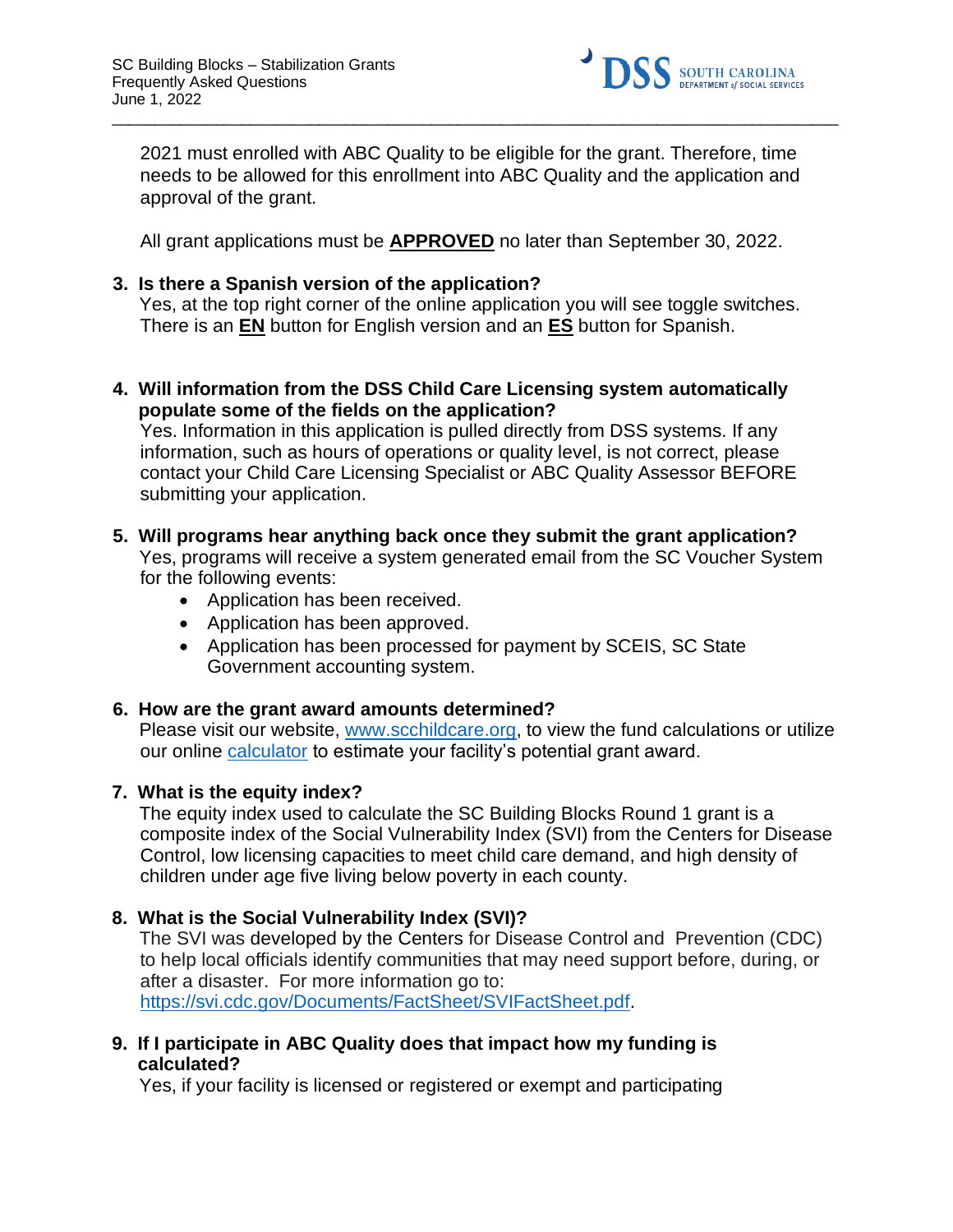

in the ABC Quality program this is considered one of the supplemental additions when calculating the award.

 $\_$  ,  $\_$  ,  $\_$  ,  $\_$  ,  $\_$  ,  $\_$  ,  $\_$  ,  $\_$  ,  $\_$  ,  $\_$  ,  $\_$  ,  $\_$  ,  $\_$  ,  $\_$  ,  $\_$  ,  $\_$  ,  $\_$  ,  $\_$  ,  $\_$  ,  $\_$  ,  $\_$  ,  $\_$  ,  $\_$  ,  $\_$  ,  $\_$  ,  $\_$  ,  $\_$  ,  $\_$  ,  $\_$  ,  $\_$  ,  $\_$  ,  $\_$  ,  $\_$  ,  $\_$  ,  $\_$  ,  $\_$  ,  $\_$  ,

**10. For Family and Group Child Care Homes, do we count the children living in the home that receive free child care?** 

Yes, if a child is 12 years of age and younger, he or she is counted towards your capacity therefore you would count them in your enrollment numbers.

**11. Do we count the children of staff that receive free or discounted child care?** 

Yes, they are considered enrolled in your child care program and count towards your capacity.

- **12. I am temporarily closed according to the temporary closure definition and have no enrolled children? What do I enter on the application?**  On the application you will place "0" for the current enrollment and enter your pre-COVID enrollment.
- **13. Is it a requirement to set up an organizational profile in the SC Endeavors Registry as a requirement to receive the grant?**

Yes, the program director must create an organizational profile for their DSS regulated program or license exempt program enrolled in the ABC Quality program. SC Endeavors will approve the profile within 1-3 days.

- **14. Will the director of the program need to connect staff to the profile?** Yes, after the profile has been approved, the director can connect staff through invitations or staff can connect by creating an employment record on their individual profile.
- **15. Will the director of the program need to verify staff employment records?**  Yes, the director must verify staff employment records on the Employees tab of the organization profile.
- **16. Is there a "How To" guide to help me set up my organizational profile and connect staff?**

Yes, you can access the how-to-guide and a video guide on the SC Endeavors' website [\(www.scendeavors.org](http://www.scendeavors.org/)) under resources: [How-To Guides](https://gcc02.safelinks.protection.outlook.com/?url=https%3A%2F%2Fwww.scendeavors.org%2Fresources%2Fhow-to-guides%2F&data=04%7C01%7CMichelle.Bowers%40dss.sc.gov%7C230d22efce284f28b1a508d9ab7acdff%7Ca1336f6957094f66804f862751e705bb%7C0%7C1%7C637729366207755415%7CUnknown%7CTWFpbGZsb3d8eyJWIjoiMC4wLjAwMDAiLCJQIjoiV2luMzIiLCJBTiI6Ik1haWwiLCJXVCI6Mn0%3D%7C1000&sdata=xxD3OwFpQKJ2YUciBC3KjHfB2M8p2JXjKhB0aP5M50k%3D&reserved=0) - SC [Endeavors.](https://gcc02.safelinks.protection.outlook.com/?url=https%3A%2F%2Fwww.scendeavors.org%2Fresources%2Fhow-to-guides%2F&data=04%7C01%7CMichelle.Bowers%40dss.sc.gov%7C230d22efce284f28b1a508d9ab7acdff%7Ca1336f6957094f66804f862751e705bb%7C0%7C1%7C637729366207755415%7CUnknown%7CTWFpbGZsb3d8eyJWIjoiMC4wLjAwMDAiLCJQIjoiV2luMzIiLCJBTiI6Ik1haWwiLCJXVCI6Mn0%3D%7C1000&sdata=xxD3OwFpQKJ2YUciBC3KjHfB2M8p2JXjKhB0aP5M50k%3D&reserved=0)

- **17. If I have questions about creating an organizational profile, who can I call?**  Please contact SC Endeavors at scendeavors@dss.sc.gov or (864)250-8581.
- **18. If a child care owner has more than one location, can we apply for each center?**

Yes, each facility can apply for their own SC Building Blocks stabilization grant.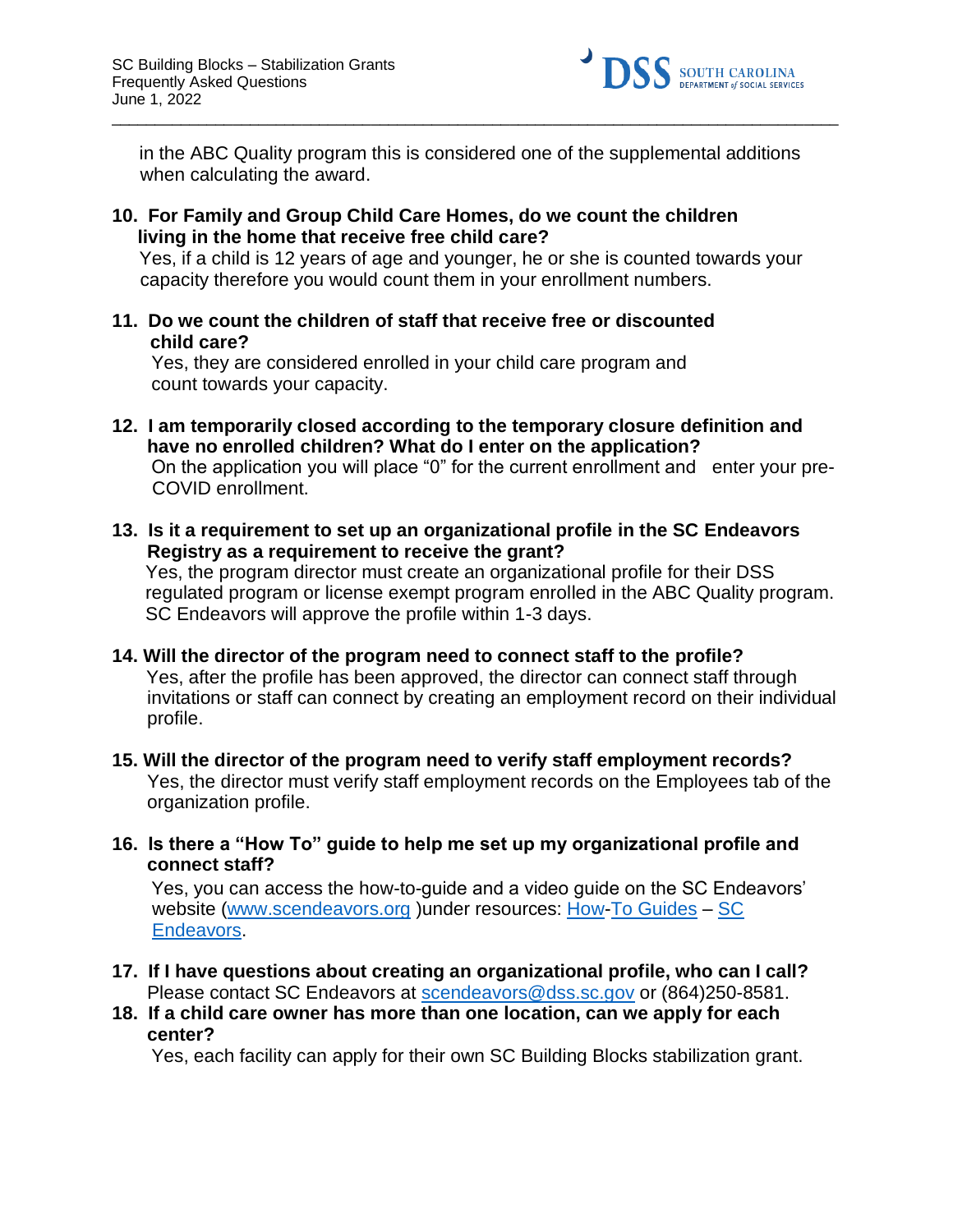

# **SC Building Blocks Grant Round 2**

**1. How do I apply for Round 2 of the SC Building Blocks grant?** 

To apply for Round 2, log into the online application portal [here.](https://providerportal.dss.sc.gov/#/dece/provider-grants/building-blocks) You will need to enter your CC Number for your facility. This is the same number you use for background checks.

 $\_$  ,  $\_$  ,  $\_$  ,  $\_$  ,  $\_$  ,  $\_$  ,  $\_$  ,  $\_$  ,  $\_$  ,  $\_$  ,  $\_$  ,  $\_$  ,  $\_$  ,  $\_$  ,  $\_$  ,  $\_$  ,  $\_$  ,  $\_$  ,  $\_$  ,  $\_$  ,  $\_$  ,  $\_$  ,  $\_$  ,  $\_$  ,  $\_$  ,  $\_$  ,  $\_$  ,  $\_$  ,  $\_$  ,  $\_$  ,  $\_$  ,  $\_$  ,  $\_$  ,  $\_$  ,  $\_$  ,  $\_$  ,  $\_$  ,

- **2. How are the grant award amounts determined?**  Please visit our website, [www.scchildcare.org,](http://www.scchildcare.org/) to view the award amounts for Round  $\mathcal{P}$
- **3. Is there a time limit to apply?** Yes, all grant applications must be approved by September 30, 2022.

# **Section IV – Payment Process**

- **1. How are funds distributed after the application is approved for Round 1?**  Funds will be distributed in four payments over 12 months. The first payment, equaling 25% of the total amount awarded, will be sent as soon as the application has been approved. The second payment will be another 25% of the awarded amount and will arrive two months after the first payment. The third payment will arrive three months after the second payment, and the fourth and final 25% will arrive three months after the third.
- **2. How are funds distributed after the application is approved for Round 2?**  Funds will be distributed in 1 lump sum. Providers will have the option to receive the payment immediately or January 2023 (tax purposes).
- **3. Will SC Building Blocks grants be received separately, or will they be lumped in with SC Voucher payments?**  The grant will be separate from any other payments that your facility receives from DSS.
- **4. If I received the previous rounds of COVID support operation grants, will I receive payments in the same manner?** Yes
- **5. If I am enrolled in the ABC Quality program how will I receive the grant funding?**  Providers who are currently in the ABC Quality program and set up for direct deposit will have their funds deposited into the same account.
- **6. If I have never received a grant from Early Care and Education and my facility is not enrolled in the ABC Quality program, do I need to do anything to ensure that I receive the awarded funds?**

Yes, the following information will be required to receive a grant payment: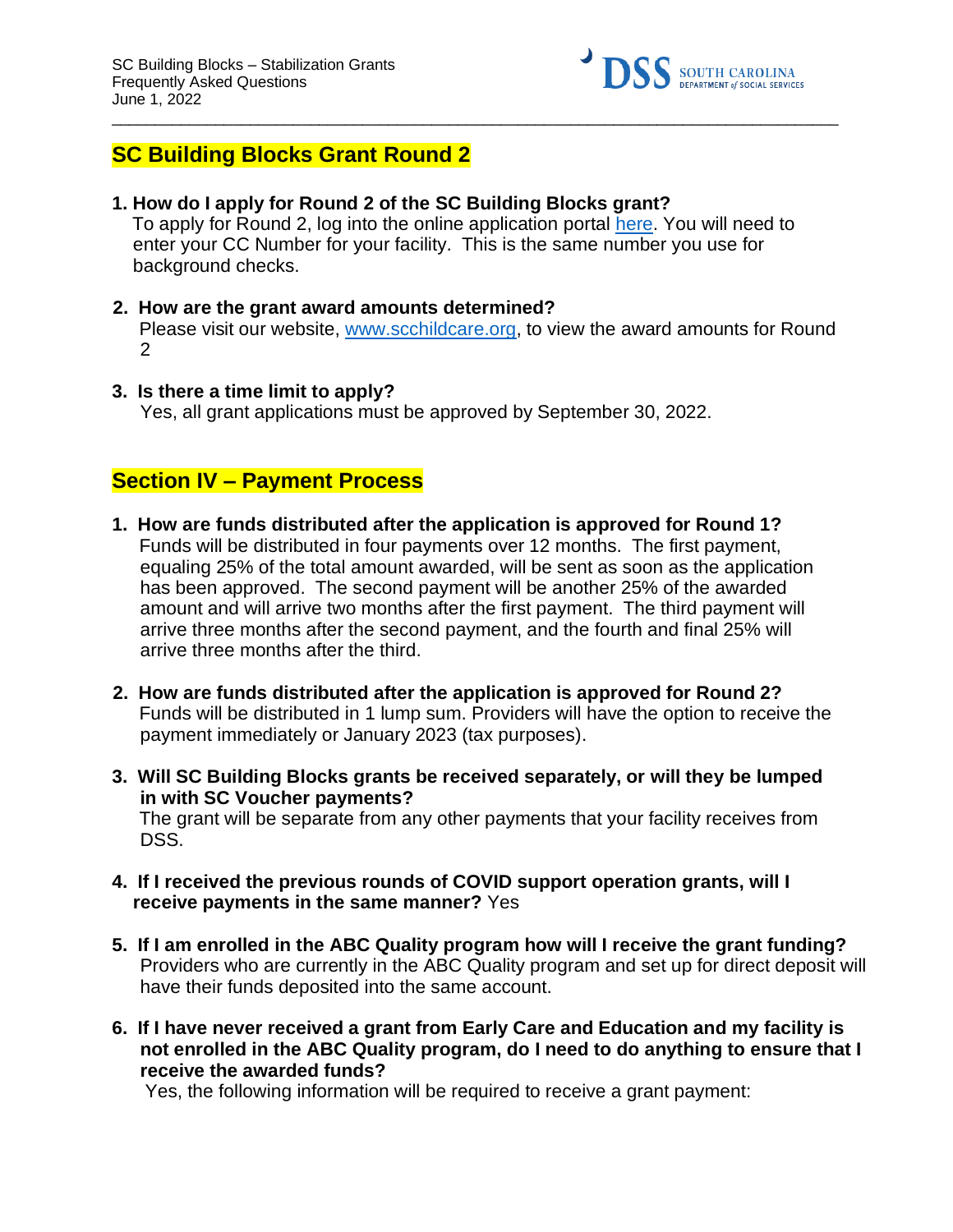

• If you operate under an Federal Tax Identification Number (FEIN), you must provide a signed, completed W-9 and a copy of your IRS letter (147-C or SS4). The name on these two documents must match.

 $\_$  ,  $\_$  ,  $\_$  ,  $\_$  ,  $\_$  ,  $\_$  ,  $\_$  ,  $\_$  ,  $\_$  ,  $\_$  ,  $\_$  ,  $\_$  ,  $\_$  ,  $\_$  ,  $\_$  ,  $\_$  ,  $\_$  ,  $\_$  ,  $\_$  ,  $\_$  ,  $\_$  ,  $\_$  ,  $\_$  ,  $\_$  ,  $\_$  ,  $\_$  ,  $\_$  ,  $\_$  ,  $\_$  ,  $\_$  ,  $\_$  ,  $\_$  ,  $\_$  ,  $\_$  ,  $\_$  ,  $\_$  ,  $\_$  ,

• If you operate under a Social Security Number (SSN), you must provide a signed, completed W-9 and a copy of your Drivers' License and a copy of your SSN card. The name on these documents must match.

Please forward this information to: scstabilizationgrant@dss.sc.gov.

- **7. My banking information has changed since the last time I received any funds from Early Care and Education, do I need to provide updated information?**  Yes, you will need to provide the following information to receive a grant payment:
	- If you operate under an Federal Tax Identification Number (FEIN), you must provide a signed, completed W-9 and a copy of your IRS letter (147-C or SS4). The name on these two documents must match.
	- If you operate under a Social Security Number (SSN), you must provide a signed, completed W-9 and a copy of your Drivers' License and a copy of your SSN card. The name on these documents must match.

Please forward this information to scstabilizationgrant@dss.sc.gov.

### **8. When will payments begin?**

After your application is approved, the request for payment will go to the DSS Finance department for processing. Please allow a minimum of two weeks before a payment will be released. This process will take longer if you are a newly opened provider or have not received any of the previous COVID-19 operating grants through the DSS system.

### **9. If I am temporarily closed according to the temporary closure definition how will this affect grant payment?**

If temporarily closed at the time of grant application, the first payment will be initiated upon approval of your application, however you will receive only one month of your 12 month grant amount. The facility will have 30 days to open from the date of notification of payment from the state accounting system (SCEIS). If your facility does not open the remaining grant funding will be cancelled.

### **10. How long do I have to spend the grant funding?**

This funding is critical in assisting with stabilizing child care and assisting families. Therefore, you will need to spend the Round 1 funding by September 30, 2023 and Round 2 funding by September 30, 2024.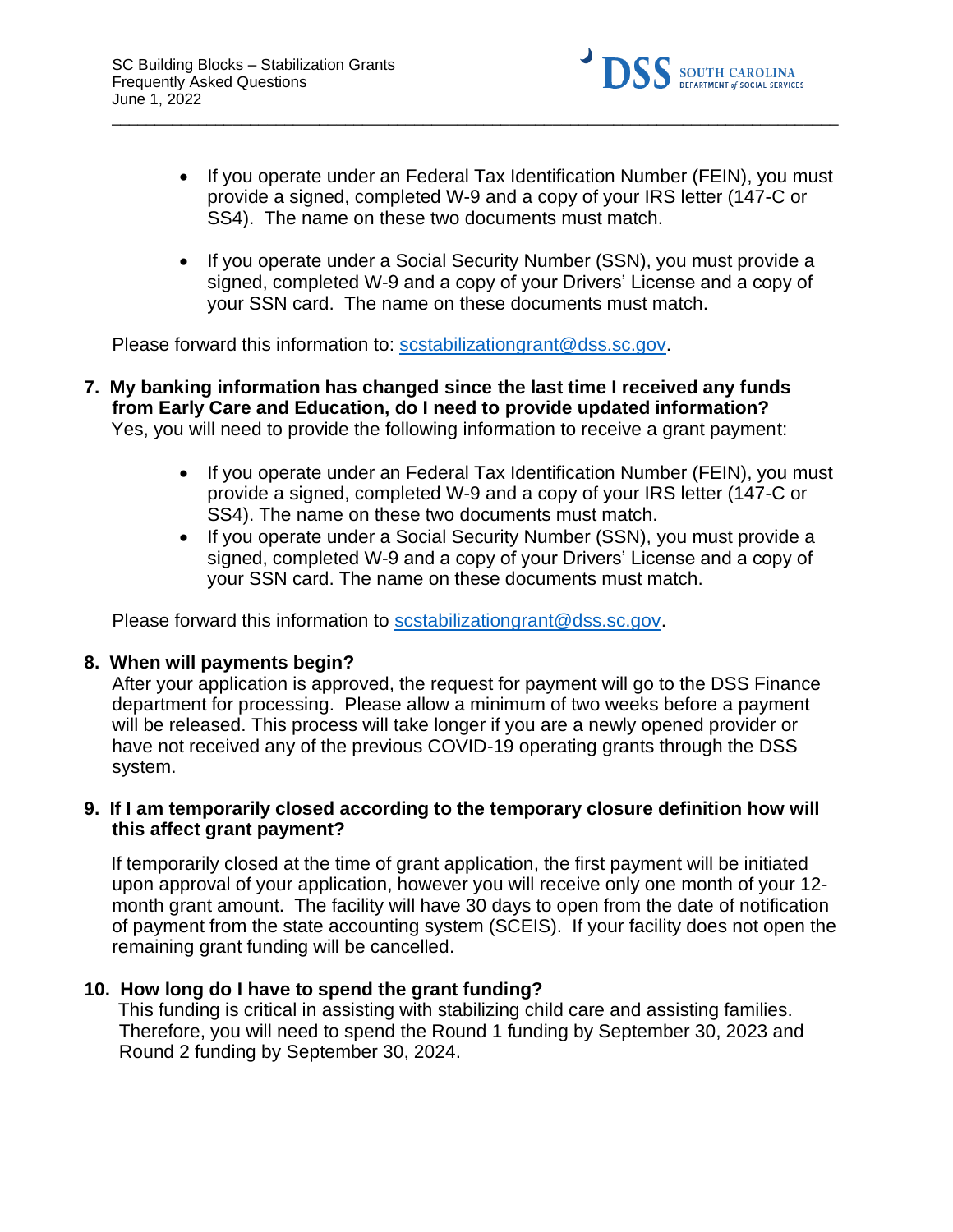

# **Section V – SC Building Funding Categories**

### **1. How may I use the SC Building Blocks grant funds?**

• *Personnel costs:* Wages and benefits for child care program personnel, including increases in compensation for any staff in a child care center or family child care providers and their employees; health, dental, and vision insurance; scholarships; paid sick or family leave; and retirement contributions. Other examples of allowable personnel costs include ongoing professional development or training, premium or hazard pay, staff bonuses, and employee transportation costs to or from work. Funds may also be used to support staff in accessing COVID-19 vaccines, including paid time off for vaccine appointments and to manage side effects, as well as transportation costs to vaccine appointments.

 $\_$  ,  $\_$  ,  $\_$  ,  $\_$  ,  $\_$  ,  $\_$  ,  $\_$  ,  $\_$  ,  $\_$  ,  $\_$  ,  $\_$  ,  $\_$  ,  $\_$  ,  $\_$  ,  $\_$  ,  $\_$  ,  $\_$  ,  $\_$  ,  $\_$  ,  $\_$  ,  $\_$  ,  $\_$  ,  $\_$  ,  $\_$  ,  $\_$  ,  $\_$  ,  $\_$  ,  $\_$  ,  $\_$  ,  $\_$  ,  $\_$  ,  $\_$  ,  $\_$  ,  $\_$  ,  $\_$  ,  $\_$  ,  $\_$  ,

- *Rent, utilities, and insurance*: Rent (including rent under a lease agreement) or payment on any mortgage obligation, utilities, facility maintenance or improvements, or insurance. It also may include *late fees or charges related to late payment.*
- *Facility maintenance and improvements:* Subgrant funds may not be used for construction or major renovations. Acceptable expenses may include, but are not limited to, building or upgrading playgrounds, renovating bathrooms, installing railing, ramps, or automatic doors to make the facility more accessible, and removing no-load bearing walls to create additional space for social distancing. In addition, maintenance and minor renovations to address COVID19 concerns are appropriate, as are any facilities improvements that make programs inclusive and accessible to children with disabilities and family members with disabilities. **Please inform your Child Care Licensing Specialist about any planned renovations.**
- *Personal protective equipment, cleaning, and other health and safety practices:* Personal protective equipment (PPE), cleaning and sanitization supplies and services, or training and professional development related to health and safety practices. Uses of funds under this category are not limited to those designed specifically in response to the COVID-19 public health emergency and may include equipment, supplies, services, and training that support meeting state and local health and safety guidelines, including those related to the prevention and control of infection diseases, prevention of sudden infant death syndrome and use of safe sleep practices, administration of medication (consistent with standards for parental consent), prevention and response to emergencies due to food and allergic reactions, building and physical premises safety, prevention of shaken baby syndrome and abusive head trauma and child maltreatment, response planning for emergencies from a natural disaster or a man caused event, handling and storage of hazardous materials and the appropriate disposal of bio contaminants, appropriate precautions in transporting children, pediatric first-aid and CPR, and recognition and reporting of child abuse and neglect.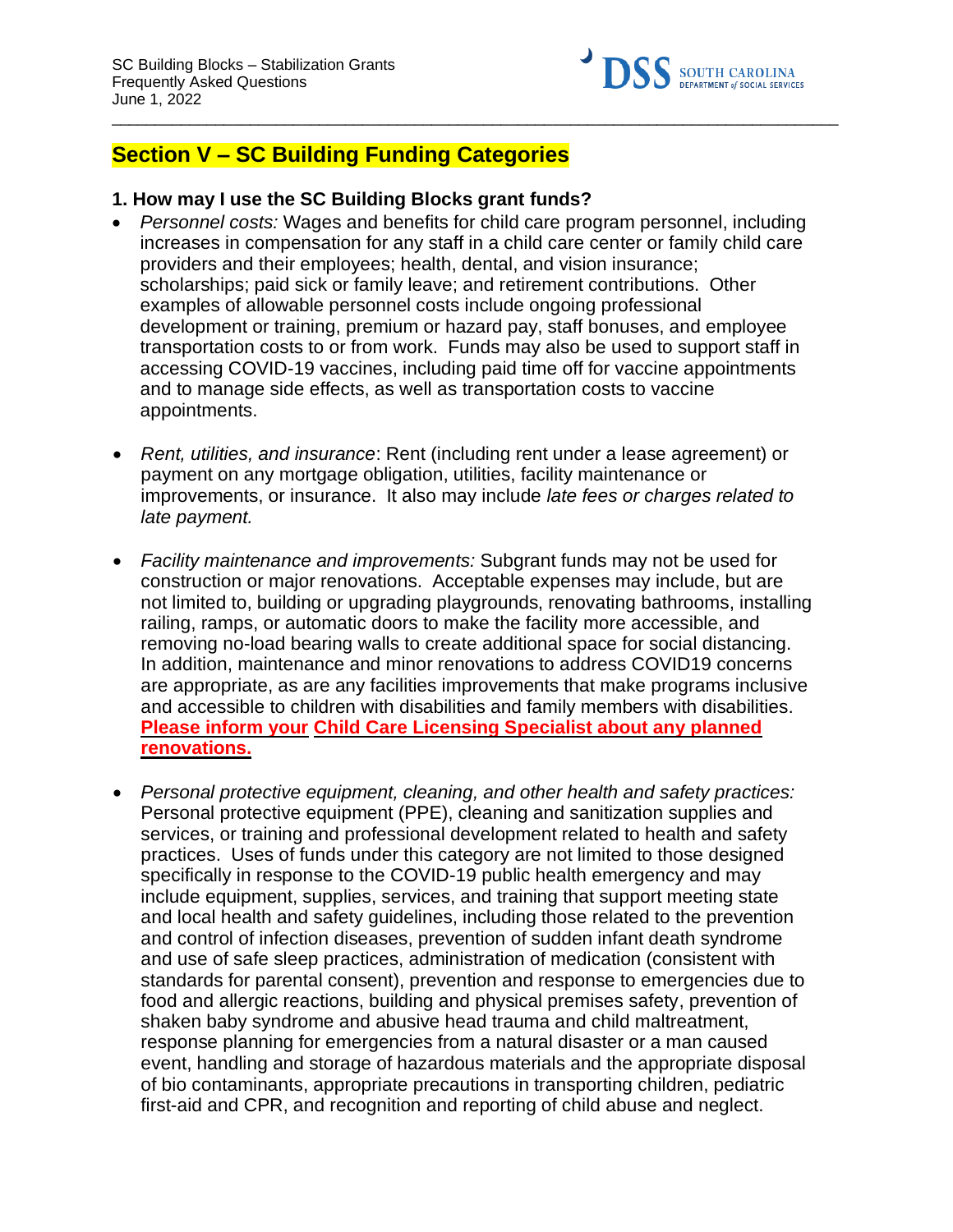

• *Equipment and supplies:* This category includes purchases of or updates to equipment and supplies to respond to the COVID-19 public health emergency. So long as the equipment and supplies are in response to the COVID-19 public health emergency, they may include indoor and outdoor equipment and supplies that facilitate business practices consistent with safety protocols and developmentally appropriate practice, as well as business items needed to respond to new challenges, such as business software and upgrades.

 $\_$  ,  $\_$  ,  $\_$  ,  $\_$  ,  $\_$  ,  $\_$  ,  $\_$  ,  $\_$  ,  $\_$  ,  $\_$  ,  $\_$  ,  $\_$  ,  $\_$  ,  $\_$  ,  $\_$  ,  $\_$  ,  $\_$  ,  $\_$  ,  $\_$  ,  $\_$  ,  $\_$  ,  $\_$  ,  $\_$  ,  $\_$  ,  $\_$  ,  $\_$  ,  $\_$  ,  $\_$  ,  $\_$  ,  $\_$  ,  $\_$  ,  $\_$  ,  $\_$  ,  $\_$  ,  $\_$  ,  $\_$  ,  $\_$  ,

- *Goods and services:* Any material good or service necessary for the operation of a child care program. Examples of goods that might be necessary to maintain or resume child care services include food and equipment and materials to facilitate play, learning, eating, diapering and toileting, or safe sleep. Examples of services that are allowable include business automation training and support services, shared services, child care management services, food services, and transportation. This category also covers fees associated with licensing and costs associated with meeting licensing requirements.
- *Mental health supports*: Providers may use these funds to support the mental health of children and employees. Infant and early childhood mental health consultation (IECMHC), an evidence based, prevention-based strategy that teams mental health professionals with people who work with young children and their families to improve their social, emotional, and behavioral health and development in the settings where children learn and grow, is one example of an allowable mental health support. The wellbeing of caregivers is also important to stabilizing the child care sector because the mental health and wellbeing of staff impacts training, recruitment, and retention as well as the level of care provided to children. Mental health consultations for staff and other types of mental health supports to staff are also allowable.

# **2. Can SC Building Block grant funds be used for major renovations?**

No, the SC Building Blocks grant cannot be used for major renovations or construction.

### *Major renovation* means:

(1) structural changes to the foundation, roof, floor, exterior or load-bearing walls of a facility, or the extension of a facility to increase its floor area; or (2) extensive alteration of a facility such as to significantly change its function and purpose, even if such renovation does not include any structural change; *Construction* means the erection of a facility that does not currently exist;

### **3. Do I need to budget out funds to all the categories?**

No, the total percentages in the section should equal 100%, but can be applied to any category you choose. The only exception is if you opt in for staff compensation than a minimum of 25% must be applied to the personnel cost category.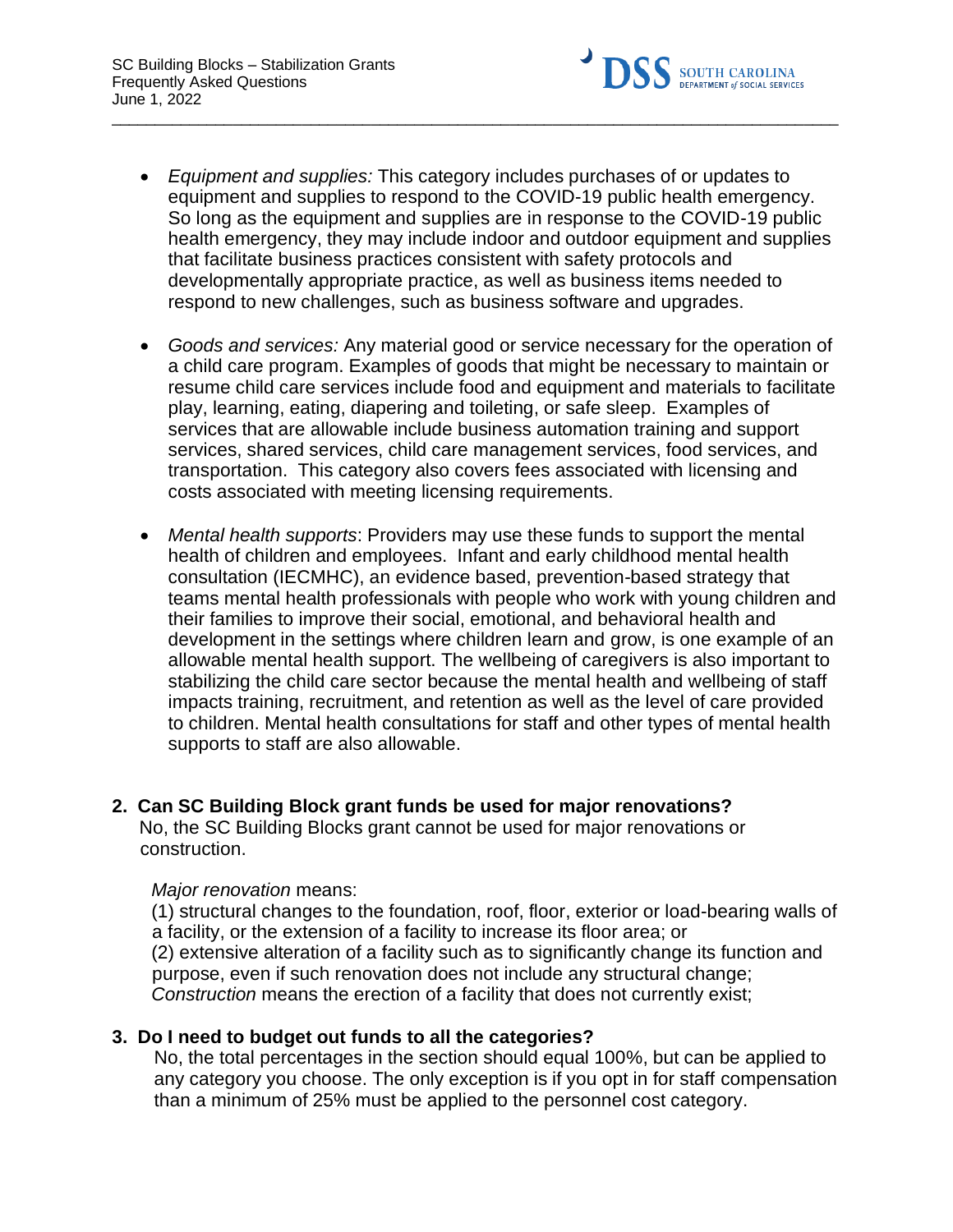

### **4. Do I need to verify how funds are used in each category?**

Yes, funds will need to be verified quarterly either through receipts or other certified documents.

 $\_$  ,  $\_$  ,  $\_$  ,  $\_$  ,  $\_$  ,  $\_$  ,  $\_$  ,  $\_$  ,  $\_$  ,  $\_$  ,  $\_$  ,  $\_$  ,  $\_$  ,  $\_$  ,  $\_$  ,  $\_$  ,  $\_$  ,  $\_$  ,  $\_$  ,  $\_$  ,  $\_$  ,  $\_$  ,  $\_$  ,  $\_$  ,  $\_$  ,  $\_$  ,  $\_$  ,  $\_$  ,  $\_$  ,  $\_$  ,  $\_$  ,  $\_$  ,  $\_$  ,  $\_$  ,  $\_$  ,  $\_$  ,  $\_$  ,

### **5. How do Personnel Costs apply to Group and Family Child Care Homes? As sole proprietors, are we able to pay ourselves to satisfy this category?**  Yes. As owner and sole employee, Group and Family child care home providers

may pay themselves a salary.

- **6. Can SC Building Block grant funds be used for playground repairs?**  Yes, a facility can update or repair any playgrounds under the facility maintenance category.
- **7. Can SC Building Block grant funds be used for new equipment?**  Yes, under the facility maintenance category a facility can add or replace any equipment necessary for the operation of the business.
- **8. Can 100% of SC Building Block grant funds be used for Personnel Costs?**  Yes
- **9. What does it mean for programs to "opt in" to grant funding for staff compensation options?**

By opting in to receive additional funds to provide staff compensation, your child care program is agreeing to use at least 25% of the total grant funds for staff compensation.

*The funds must be used to increase staff's regular compensation*. Consideration should be given to how to support all staff in the program. The use of these funds will be subject to audit and any improper use of funds will require repayment.

Funds for staff may be used for:

- Bonuses or increases in wages
- Contributions towards health insurance cost that reduce such costs for staff
- Contributions to staff retirement plans

### **10. Why do I not get the full amount if I don't opt to spend 25% of the funds on staff compensation options?**

States are strongly encouraged to use stabilization funds to support child care providers in recruiting and retaining existing and former child care workers and strengthening the diversity of the workforce to meet children and families' needs.

### **11. Do I have to spend 25% on staff compensation options?**

No. If you choose not to opt in to staff compensation you can receive a smaller grant award. If you opt in for staff compensation, 25% is the minimum amount that must be allocated. You can choose to use more funding on these activities.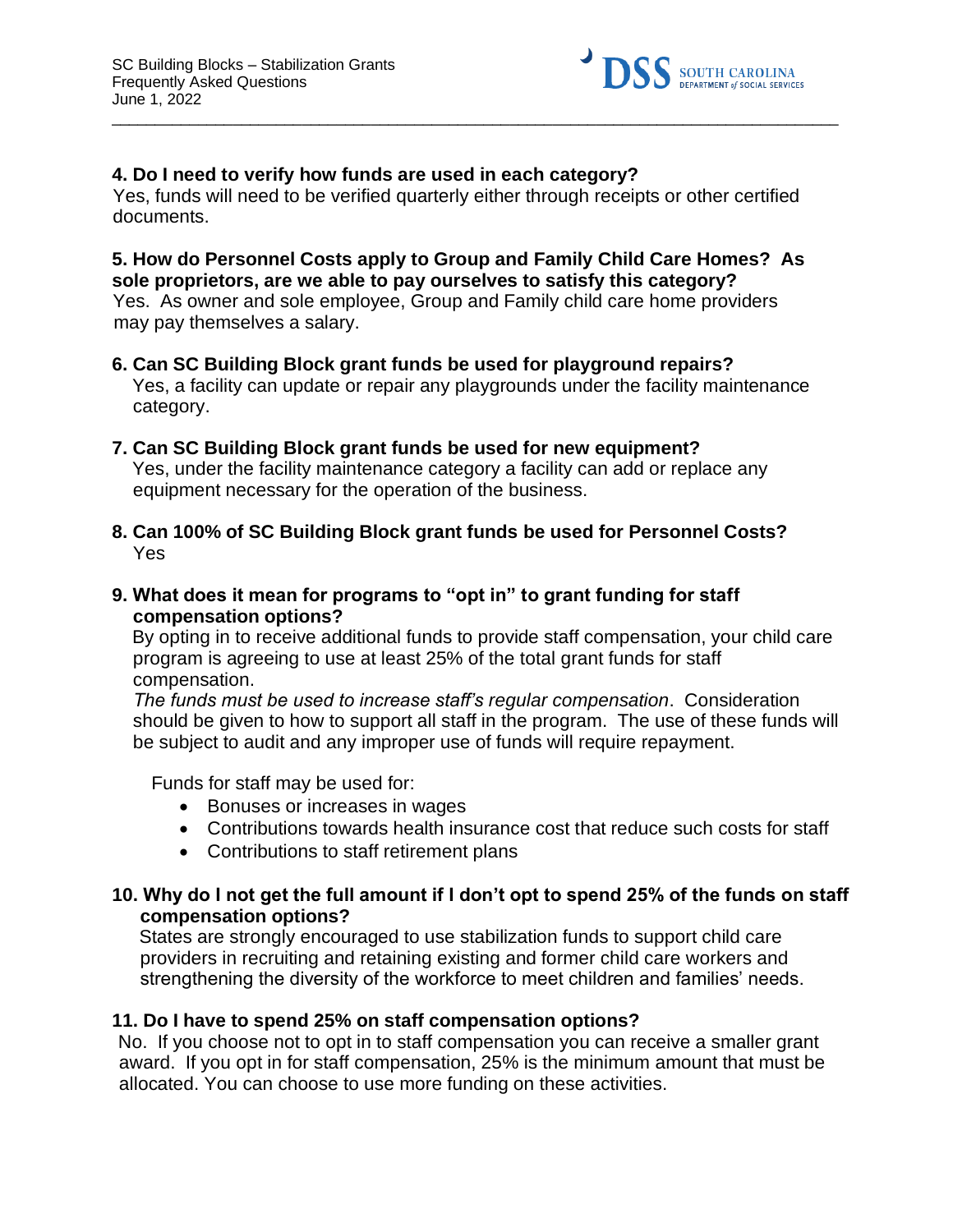

# **Section VI – Reporting Changes**

**1. I am in the process of acquiring a new facility. Would I be able to apply for the grant?** 

 $\_$  ,  $\_$  ,  $\_$  ,  $\_$  ,  $\_$  ,  $\_$  ,  $\_$  ,  $\_$  ,  $\_$  ,  $\_$  ,  $\_$  ,  $\_$  ,  $\_$  ,  $\_$  ,  $\_$  ,  $\_$  ,  $\_$  ,  $\_$  ,  $\_$  ,  $\_$  ,  $\_$  ,  $\_$  ,  $\_$  ,  $\_$  ,  $\_$  ,  $\_$  ,  $\_$  ,  $\_$  ,  $\_$  ,  $\_$  ,  $\_$  ,  $\_$  ,  $\_$  ,  $\_$  ,  $\_$  ,  $\_$  ,  $\_$  ,

No, you would not be able to apply until you are licensed or registered by DSS Child Care Licensing and are enrolled in the ABC Quality program.

- **2. If the director changes after I apply, do I have to change my application?**  No. Please report any changes to DSS Child Care Licensing or ABC Quality to have their systems updated. This update will be translated to your SC Building Blocks application.
- **3. If I purchase a child care program, will their SC Building Blocks payments transfer to me?**

No, a change in ownership would require a new application. As a reminder, since the license would be received after March 11, 2021, your program would need to be enrolled in the ABC Quality program.

- **4. If I sell my program, what happens to my SC Building Blocks grant?**  If a child care program is sold to a new owner, all grant payments will cease upon the change of ownership notification. The previous owner will still need to provide verification of use of grant funds up to the point the business is sold and may be subject to repayment of funds.
- **5. Will I be required to report how I have used SC Building Blocks grant funding?**  Yes, there are quarterly reporting requirements. The report will be made available to providers after approval of the grant. Providers will need to indicate on reporting form how much of the funds were used in each budget category for the time period associated with each report.

# **Section VII – Additional Questions**

- **1. If I made a mistake on my application, can I edit it or make a change?**  Once an application is submitted no changes can be made by the applicant. If there is a mistake, please email scstabilizationgrant@dss.sc.gov with the information or call Tameka Pauling at (800) 476-0199 to have the application edited.
- **2. If I have questions about the SC Building Blocks grant, who can I call?**  Please email scstabilizationgrant@dss.sc.gov or call Tameka Pauling at (800) 476- 0199.
- **3. If I need help completing the SC Building Blocks Grant application or need assistance on planning how to use the grant funding who can I call?**